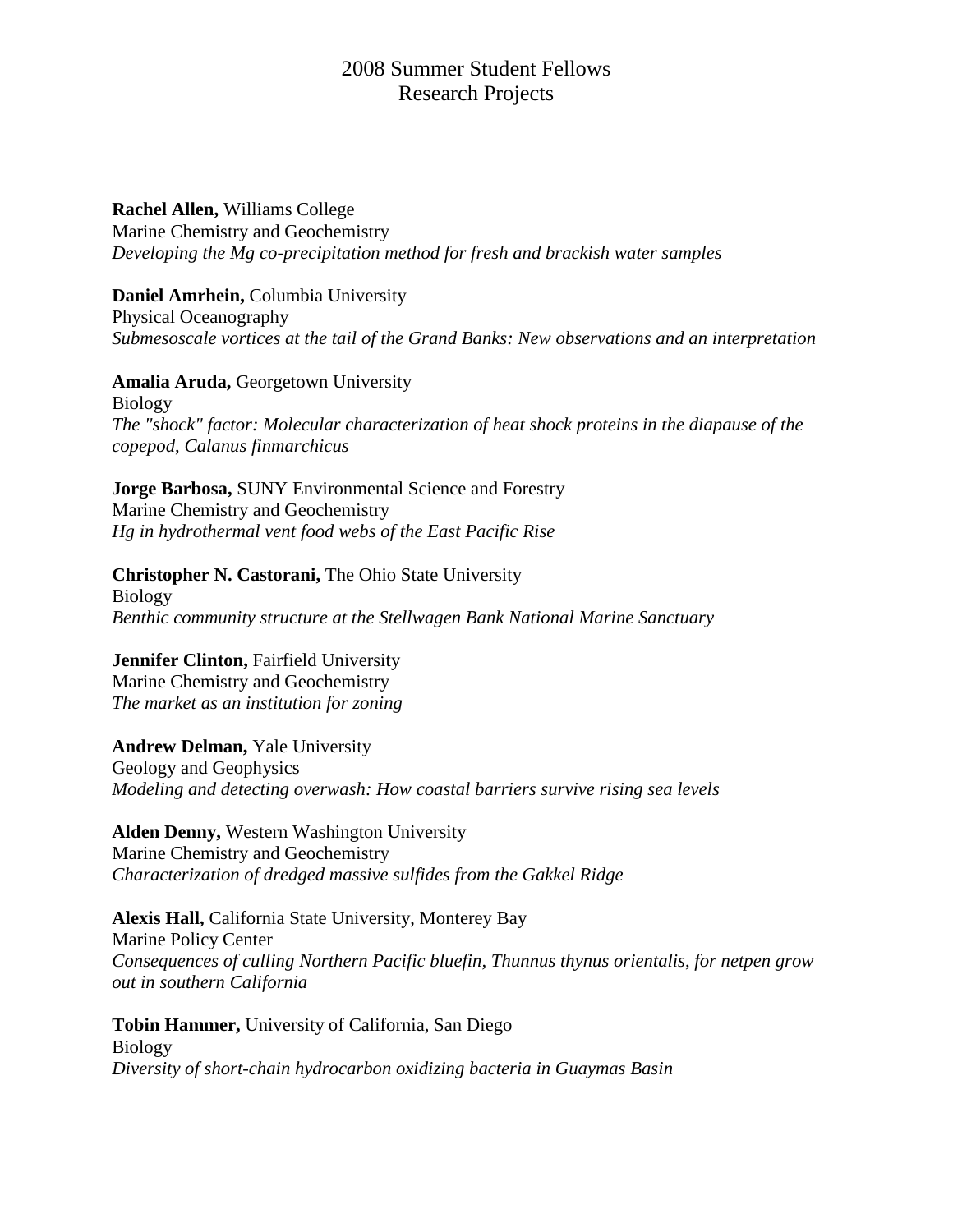# 2008 Summer Student Fellows Research Projects

#### **Jiae Marina Kim,** Brown University

Geology and Geophysics *Estimating rupture velocity of small earthquakes and its implication on earthquake scaling*

## **Peter Zion Klos,** Colorado College

Geology and Geophysics *The feasibility of determining paleowind of orientation from erosional deposits within kettle ponds of New England*

#### **Leo B. Laub,** Kenyon College

Biology *Cell specific regulation of response to PCB-126 in developing zebrafish*

# **Dustin Long,** Rhodes College

U.S. Geological Survey *Spatial and temporal perspectives of the deep-sea coral population in the Drake Passage using GIS and U series dating*

# **Kaitlyn McCartney,** Massachusetts Institute of Technology

Applied Ocean Physics and Engineering *Modification of Suspended Particulate Rosette sampler for use on ROV to investigate rising hydrothermal plumes*

**Jessica McNally,** Stanford University Biology *Modeling the temperature-dependent development of Arctic Calanus copepods*

**Nathan Moore,** Grove City College Applied Ocean Physics and Engineering *Using machine vision to enhance data acquisition efficiency in biofluid dynamics*

#### **Melissa Moulton,** Amherst College Applied Ocean Physics and Engineering *Nearshore cross-shore circulation over a muddy seafloor, Louisiana Chenier-Plain coast*

## **Sarah Mussoline,** University of Michigan-Ann Arbor

Biology *Describing and attributing vocalizations to baleen whale species recorded in the Great South Channel during spring seasons of 2006 and 2007*

**Amanda O'Rourke,** Princeton University Physical Oceanography *Acceleration of surface winds over ocean fronts*